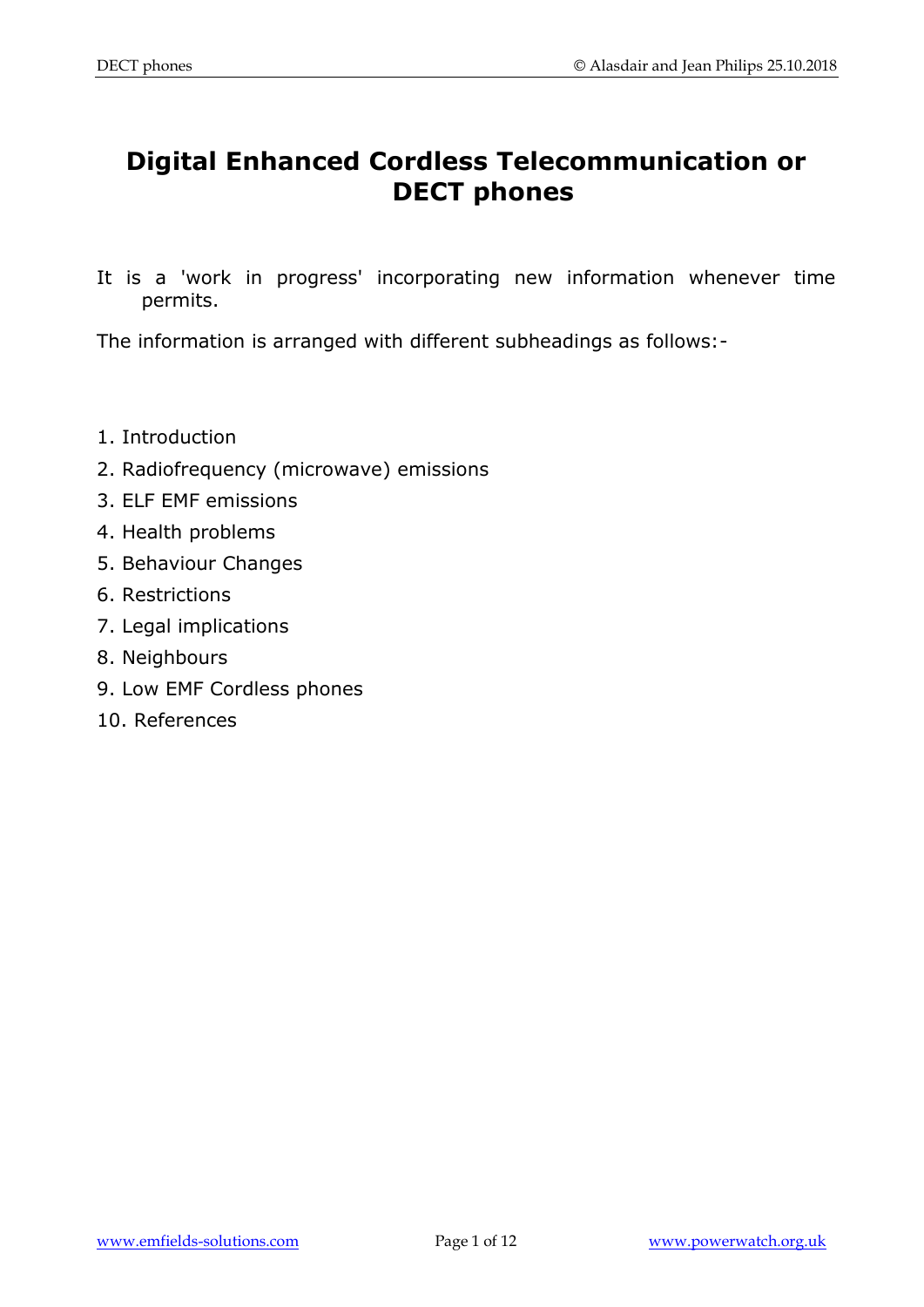# **Digital Enhanced Cordless Telecommunication or DECT phones**

Most cordless phones sold in the last few years are made to the Digital Enhanced (previously also called European) Cordless Telephone (DECT) Standard. These offer an operating range up to a few hundred metres. Most allow a number of extra handsets which can be used as intercoms or for multi-person calls. DECT phones emit pulses of microwave radiation very similar to cellular phones. The frequencies used are between 1880 and 1930 MHz. A frequency band at 2,400 MHz is also being authorised.

Ordinary mobile phone systems are 'intelligent' and once the link is established the base station directs the handset to turn down its output to the lowest level adequate to maintain the call. In city areas and near to base stations this can be as low as 4 milliwatts peak power, half a milliwatt average. This does *not* happen with DECT cordless phones.

Cordless phones used to give off high levels of radiofrequency signals *only* when they were in use on a call. Most modern DECT phones now emit the same level of microwaves *inside* your house, or workplace as a small mobile phone base station *outside,* not just when the phone is in use, but *all the time*. In fact, DECT phones are responsible for 22.7% of our RF exposure according to the paper by Frei [\(2009\).](http://www.ncbi.nlm.nih.gov/pubmed/19476932) The person near the base unit may be subjecting themselves to over 6 volts per metre, and rooms nearby and even rooms immediately above such base units can be exposed to levels of microwaves that are higher than we would recommend for health reasons. Microwaves travel through walls with hardly any reduction in signal strength, so you could be exposed to RF from a colleague's DECT phone. If you have a 'hotspot' that is completely mysterious, next to a wall, you might want to check this. A DECT phone cable can also act as a reradiator of microwaves.

With DECT cordless phones there are 100 bursts of 250 milliwatts of microwave radiation pulses next to the user's head every second. Increasing numbers of scientists believe that it is the regular pulsing that disrupts our brain's intercellular signalling which is responsible for many of the adverse health effects that people experience.

Redmayne, in [2010](https://www.ncbi.nlm.nih.gov/pubmed/20383359) reported that 87% in a study of students in Melbourne, Australia, had a cordless phone at home and 77% owned a mobile phone. There was a statistically significant positive relationship between cordless and mobile phone use. Taken together, this increases total RF exposure and its ratio in high-to-low mobile users.

## **Radiofrequency (microwave) emissions**

Holding a DECT phone to your head will always expose you to higher levels of microwave fields than you will ever experience (in public access areas) from a mobile phone base-station. Digital cordless phones and their base units emit pulsed microwaves and these can exceed the levels from an actual mobile phone in areas where the mobile phone service has good signal strengths.

A study by Hardell [\(1999\)](https://www.ncbi.nlm.nih.gov/pubmed/10535800) reported an angiosarcoma of the scalp 2 cm above the ear of someone who regularly used a cordless phone at that ear.

A study by Tomitsch [\(2010\)](http://www.ncbi.nlm.nih.gov/pubmed/19780092) found that the highest levels of RFs in Austrian houses were caused by DECT phones which emitted more than 3 V/m compared with mobile phone base stations at 1.4 V/m, whilst Mamrot [\(2015\)](http://www.ncbi.nlm.nih.gov/pubmed/26674167) found the field levels near DECT cordless telephones base units were from 1.5 to  $5.5$  V/m.

A recent study by Havas (2010) found that the pulsed signals from DECT phones can affect heart rate. Increases in heart rate coincide with the switching on of a DECT and cease when it is unplugged. The arrythmia and/or tachycardia experienced by the study respondents were at RF levels (0.6 V/m) well below the current guidelines. The symptoms were often accompanied by feelings of pain or pressure in the chest and anxiety that would appear and disappeared for no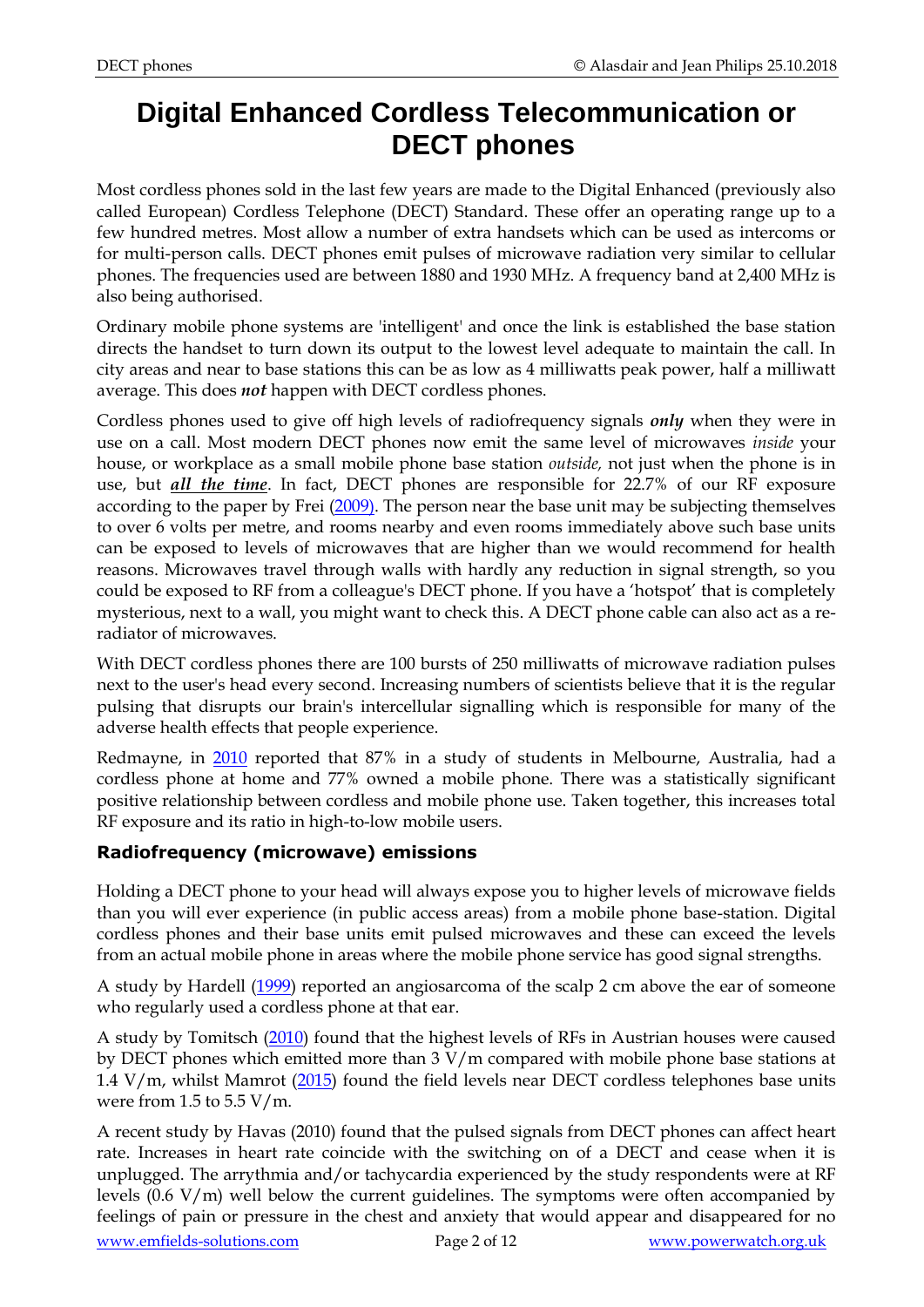apparent reason. In a further replication study, Havas & Marrongelle [\(2013\)](http://www.ncbi.nlm.nih.gov/pubmed/23675629) found a few participants had a severe reaction to the radiation with an increase in heart rate; 7% were classified as being "moderately to very" sensitive, 29% were "little to moderately" sensitive . They added *"the protocol used underestimates reaction to electromagnetic radiation for those who have a delayed autonomic nervous system reaction and it may under diagnose those who have adrenal exhaustion as their ability to mount a response to a stressor is diminished."*

The person near the base unit may be subjecting themselves to over 6 volts per metre. Haumann & Sierck (2002) reported levels of 3.7 V/m at 1 metre distance, and still 1.9 V/m at 2 metres away. The RF signals can travel through walls and ceilings too. The level can be over 1 V/m in rooms directly above. Adverse health effects have been found at these levels (Zwamborn 2003). If you use the phone close to its main base unit then you will be exposed to two separate doses of microwave radiation. If you have a base unit next to your bed or on your desk at work, you could be exposed for many hours to this level of radiation.

Many people who have measured the RF levels from their DECT phone, have immediately got rid of it (or them, in the case of multiple units) and returned to the wired phones; or at least have used their cordless phone in a similar way to a pager, and used the main wired phone for their longer conversations.

The results of a study by Calderón [\(2017\)](https://www.ncbi.nlm.nih.gov/pubmed/28126406) indicate that the current densities induced in the brain during DECT calls are likely to be an order of magnitude lower than those generated during GSM (2G) calls but over twice that during UMTS (3G) calls.

The BT hub router continues to emit Wi-Fi to provide their BT Openzone public Wi-Fi service.

A DECT phone cable can act as a re-radiator of microwaves. We have been told by one person about their DECT phone, the cable for which entered the house through the bedroom of their daughter, before going to the downstairs base unit. As well as high fields in the base unit room, there were also concerningly high fields in the daughter's bedroom being re-radiated from the cable.

A woman in Israel (personal communication) felt ill and was avoiding certain rooms in her house without knowing why, but blaming the mobile phone masts she could see from her window. It got so bad she wanted to sell the house and move. When she measured the field levels with a meter, such as the [Acoustimeter](http://www.emfields-solutions.com/detectors/acoustimeter.asp) or [Acousticom 2](http://www.emfields-solutions.com/detectors/acousticom-2.asp) she found there was no radiation in the rooms from which she could see the masts. But in the kitchen, on the other side of the house, the meter was reading over scale. It turned out that the reason was a DECT phone in the kitchen, which wasn't even being used! As soon as she removed the DECT phone - no radiation. Now she doesn't want to sell her house anymore.

#### **ELF EMF emissions**

DECT phones also emit low frequency magnetic field pulses into the side of the user's head. They pulse at 100 Hz in step with the microwave pulses. Dr L von Klitzing (a medical physicist from the University of Lübeck) reported in 1999 that 100 Hz occurs within the human brain wave patterns. DECT phone emissions may interfere with this brain activity, in ways that are unclear without further research. He began to have infants brought to him who were perfectly healthy, but their heart beat started going crazy for no obvious reasons. As soon as the DECT cordless phone was removed from the bedroom or neighbouring apartment, the infant's heart beat went back to normal.

A 58-year-old man had been suffering from mild heart palpitations when he got a DECT phone. In a matter of weeks, they became severe, resulting in being rushed to hospital. He got rid of the DECT phone and has had no palpitations since.

The low frequency magnetic field pulses into the side of the user's head can be as high as 5 microtesla in strength. Childhood leukaemia has repeatedly been associated with low frequency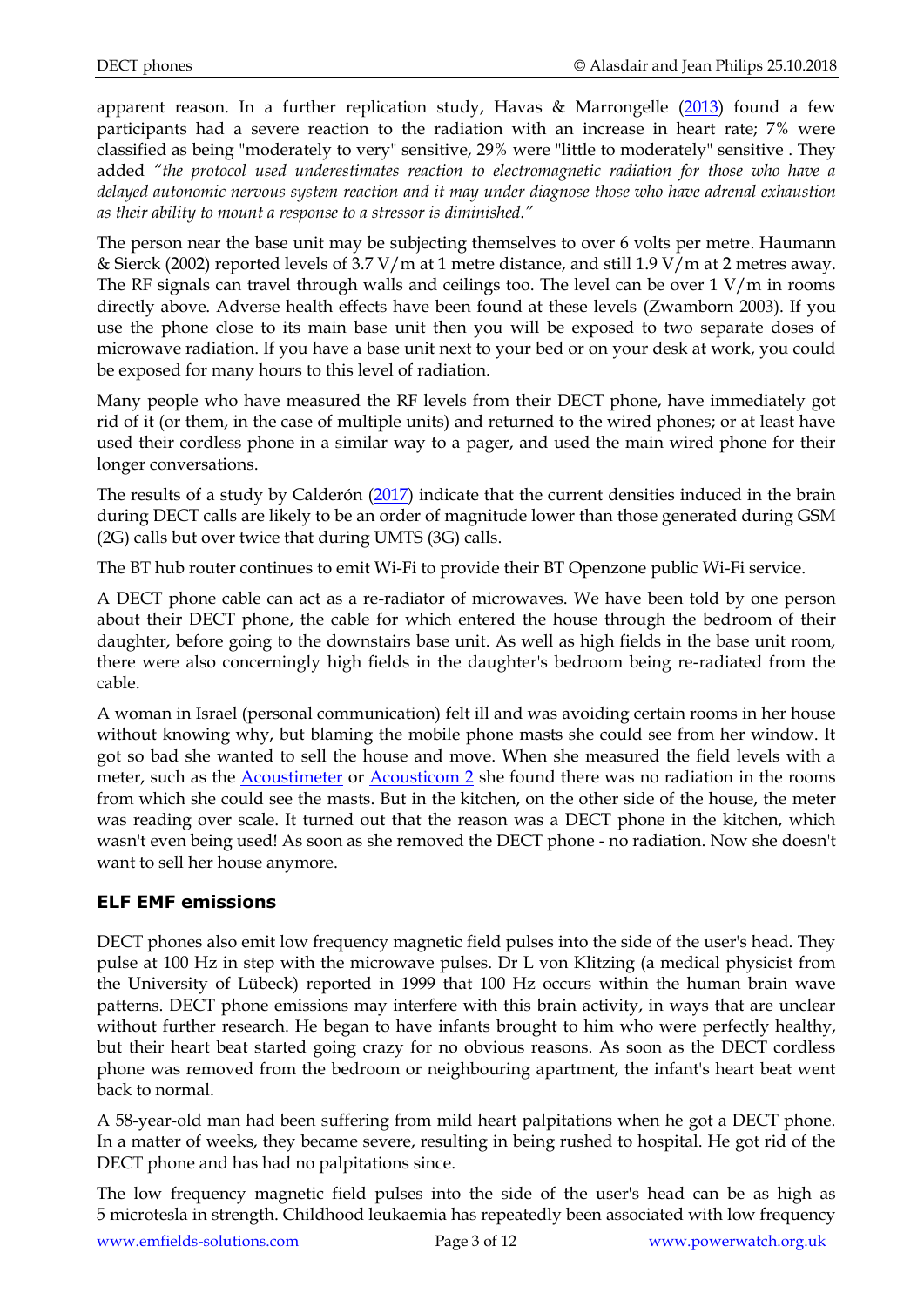magnetic field levels of over 0.4 microtesla. We do not recommend that children use cordless phones. The bar graph below is taken from a study by Söderqvist [2007](http://www.pubmedcentral.nih.gov/articlerender.fcgi?tool=pubmed&pubmedid=17561999) showing the usage of cordless phones by Swedish children aged between 7 and 14 years.



The base unit's mains adapter gives off high levels of low frequency fields, too, when the phone unit is plugged in, whether the phone is in use or not. Magnetic fields travel through adjoining walls in the same way as microwave radiation. If you decide to keep your cordless phone, it is important that you give careful consideration as to where the base unit is positioned. It should certainly be located well away from where you sit or sleep.

## **Health problems**

UMTS (3G) phones use a different form of modulation and people using these may experience different effects. As DECT phones are charged at normal call rates, many cordless phone users spend longer on their phone calls than mobile phone users.

## **Brain tumours**

We have only received a few adverse reports from users of the original *analogue* cordless telephones. There have not been many studies carried out on DECT telephones, but the research studies by Lennart Hardell and his team [Hardell [2003,](http://www.ncbi.nlm.nih.gov/sites/entrez?Db=pubmed&Cmd=ShowDetailView&TermToSearch=12527940&ordinalpos=22&itool=EntrezSystem2.PEntrez.Pubmed.Pubmed_ResultsPanel.Pubmed_RVDocSum) [2004,](http://www.ncbi.nlm.nih.gov/sites/entrez?Db=pubmed&Cmd=ShowDetailView&TermToSearch=16121902&ordinalpos=13&itool=EntrezSystem2.PEntrez.Pubmed.Pubmed_ResultsPanel.Pubmed_RVDocSum) [2005a,](http://www.ncbi.nlm.nih.gov/sites/entrez?Db=pubmed&Cmd=ShowDetailView&TermToSearch=16001209&ordinalpos=15&itool=EntrezSystem2.PEntrez.Pubmed.Pubmed_ResultsPanel.Pubmed_RVDocSum) [2005b,](http://www.ncbi.nlm.nih.gov/sites/entrez?Db=pubmed&Cmd=ShowDetailView&TermToSearch=15956809&ordinalpos=16&itool=EntrezSystem2.PEntrez.Pubmed.Pubmed_ResultsPanel.Pubmed_RVDocSum) [2006,](https://www.ncbi.nlm.nih.gov/pubmed/16023098) [2006a,](http://www.ncbi.nlm.nih.gov/sites/entrez?Db=pubmed&Cmd=ShowDetailView&TermToSearch=17034627&ordinalpos=6&itool=EntrezSystem2.PEntrez.Pubmed.Pubmed_ResultsPanel.Pubmed_RVDocSum) [2006b,](http://www.ncbi.nlm.nih.gov/sites/entrez?Db=pubmed&Cmd=ShowDetailView&TermToSearch=16541280&ordinalpos=9&itool=EntrezSystem2.PEntrez.Pubmed.Pubmed_ResultsPanel.Pubmed_RVDocSum) [2006c,](http://www.ncbi.nlm.nih.gov/sites/entrez?Db=pubmed&Cmd=ShowDetailView&TermToSearch=16391807&ordinalpos=11&itool=EntrezSystem2.PEntrez.Pubmed.Pubmed_ResultsPanel.Pubmed_RVDocSum) [Mild 2007\]](http://www.ncbi.nlm.nih.gov/sites/entrez?Db=pubmed&Cmd=ShowDetailView&TermToSearch=17362659&ordinalpos=2&itool=EntrezSystem2.PEntrez.Pubmed.Pubmed_ResultsPanel.Pubmed_RVDocSum) have found a link between *digital* cordless phone use and an increased risk of developing brain tumours, both benign and malignant, and T-cell non-Hodgkin's lymphoma, especially in younger (20-29 years) age groups (Hardell [2004,](http://www.ncbi.nlm.nih.gov/sites/entrez?Db=pubmed&Cmd=ShowDetailView&TermToSearch=16121902&ordinalpos=13&itool=EntrezSystem2.PEntrez.Pubmed.Pubmed_ResultsPanel.Pubmed_RVDocSum) [2011\)](https://www.ncbi.nlm.nih.gov/pubmed/21331446) and acoustic neuromas [\(2013\)](https://www.ncbi.nlm.nih.gov/pubmed/23261330). Ipsilateral (same side as the phone is held) tumours were especially implicated (Hardell [2002,](http://www.ncbi.nlm.nih.gov/sites/entrez?Db=pubmed&Cmd=ShowDetailView&TermToSearch=12465658&ordinalpos=15&itool=EntrezSystem2.PEntrez.Pubmed.Pubmed_ResultsPanel.Pubmed_RVDocSum) [2003,](http://www.ncbi.nlm.nih.gov/sites/entrez?Db=pubmed&Cmd=ShowDetailView&TermToSearch=12527940&ordinalpos=22&itool=EntrezSystem2.PEntrez.Pubmed.Pubmed_ResultsPanel.Pubmed_RVDocSum) [2009,](http://www.ncbi.nlm.nih.gov/pubmed/19513546) [2013\)](http://www.ncbi.nlm.nih.gov/pubmed/23877578). Most of the research shows that the longer the person has used the phone, the higher the risk. Professor Hardell commented "*The health risks from a DECT phone are the same as for a regularly used mobile. They are usually in rooms where people spend a lot of time and people tend to spend longer on them than they do on a mobile."* The use of cordless phones increased the chance of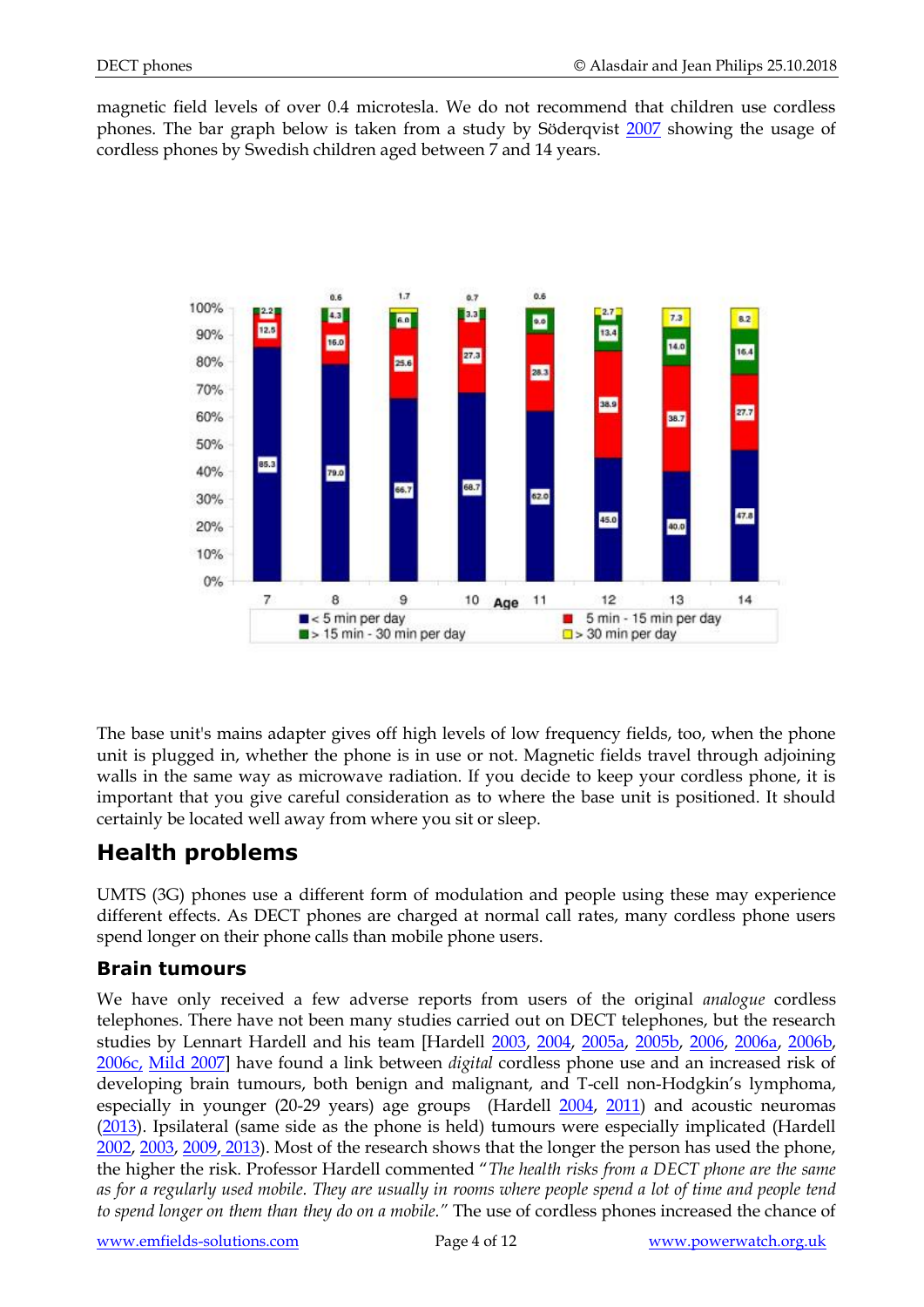developing an acoustic neuroma by 1.5 times (also Pettersson [2014\)](http://www.ncbi.nlm.nih.gov/pubmed/24434752) which changed to more than 8 times with 20 years or more use. Carlberg [\(2013,](http://www.ncbi.nlm.nih.gov/pubmed/23870102) [2015\)](https://www.ncbi.nlm.nih.gov/pubmed/25963528) found an increased risk of meningioma in those with the highest cumulative use of a mobile or cordless phone, though the authors commented that as meningioma is generally a slow-growing tumour, a longer latency period is necessary for definitive conclusions. Carlberg & Hardell [\(2012,](https://www.ncbi.nlm.nih.gov/pubmed/22939605) [2015\)](https://www.ncbi.nlm.nih.gov/pubmed/25466607) reported that the use of cordless phones increased the risk for glioma with highest OR (3.9) for ipsilateral use, and the risk was highest in the age group aged under 20 years for first use of a wireless phone.

Hardell [\(2011\)](http://www.ncbi.nlm.nih.gov/pubmed/21764571) reported that the incidence of cutaneous malignant melanomas has increased in Sweden. In the most exposed areas, temporal area, cheek and ear cumulative use of a mobile or cordless phone of more than 365 hours doubled the risk of melanoma in the group using the phone for more than 1-5 years, and highest risk was for first use no matter where the melanoma occurred.

Schüz [\(2006\)](http://www.ncbi.nlm.nih.gov/pubmed/16808597) found no increase in risk of brain tumours as a result of sleeping with a cordless phone next to the bed, in fact, if anything it was slightly protective!

**Table from the Hardell 2006a paper, combining the results from 2005a, 2006b and 2006c.**

**Use of cellular and cordless phones and odds ratio (OR) and 95 % confidence intervals (CI) for different tumour types.**

| <b>Study period</b>            | >1 year latency |                  | >5 years latency |                | >10 years latency |                        |
|--------------------------------|-----------------|------------------|------------------|----------------|-------------------|------------------------|
| CNS 1997-2003                  |                 |                  |                  |                |                   |                        |
|                                | <b>OR</b>       | CI               | <b>OR</b>        | CI             | <b>OR</b>         | $\mathbf{C}\mathbf{I}$ |
| - All                          | 1.3             | $(1.1-1.5)$      | 1.6              | $(1.3-1.9)$    | 1.9               | $(1.2-2.9)$            |
| - Benign, all                  | 1.2             | $(1.01-1.4)$ 1.5 |                  | (1.2–1.9)      | 1.6               | $(0.9 - 2.7)$          |
| - Meningioma                   | 1.1             | $(0.9-1.4)$      | 1.5              | (1.1–1.9)      | 1.8               | $(1.01 - 3.2)$         |
| - Acoustic neuroma             | 1.5             | $(1.04 - 2.0)$   | 1.6              | $(1.02 - 2.6)$ | 1.3               | $(0.4 - 3.8)$          |
| - Malignant, all               | 1.3             | $(1.1-1.6)$      | 1.6              | $(1.2 - 2.1)$  | 2.1               | $(1.2 - 3.5)$          |
| - Astrocytoma, grade I-II      | 1.4             | $(0.9-2.3)$      | 1.9              | $(1.03 - 3.5)$ | 1.8               | $(0.6-5.9)$            |
| - Astrocytoma, gr.III-IV       | 1.5             | $(1.1-1.9)$      | 2.1              | $(1.5-2.9)$    | 2.7               | $(1.5-5.0)$            |
| Non-Hodgkin lymphoma 1999-2002 |                 |                  |                  |                |                   |                        |
| NHL-B-cell                     | 1.0             | $(0.8-1.3)$      | 1.0              | $(0.7-1.3)$    | 1.1               | $(0.6-1.8)$            |
| NHL-T-cell                     | 1.4             | $(0.6-2.9)$      | 2.5              | $(1.1 - 5.6)$  | 3.2               | $(1.05 - 9.5)$         |

Another study by Hardell [\(2013b\)](http://www.ncbi.nlm.nih.gov/pubmed/24064953f) found confirmation of previous results of an association between cordless phone use and malignant brain tumours. This provides support for the hypothesis that RF-EMFs play a role both in the initiation and promotion stages of carcinogenesis.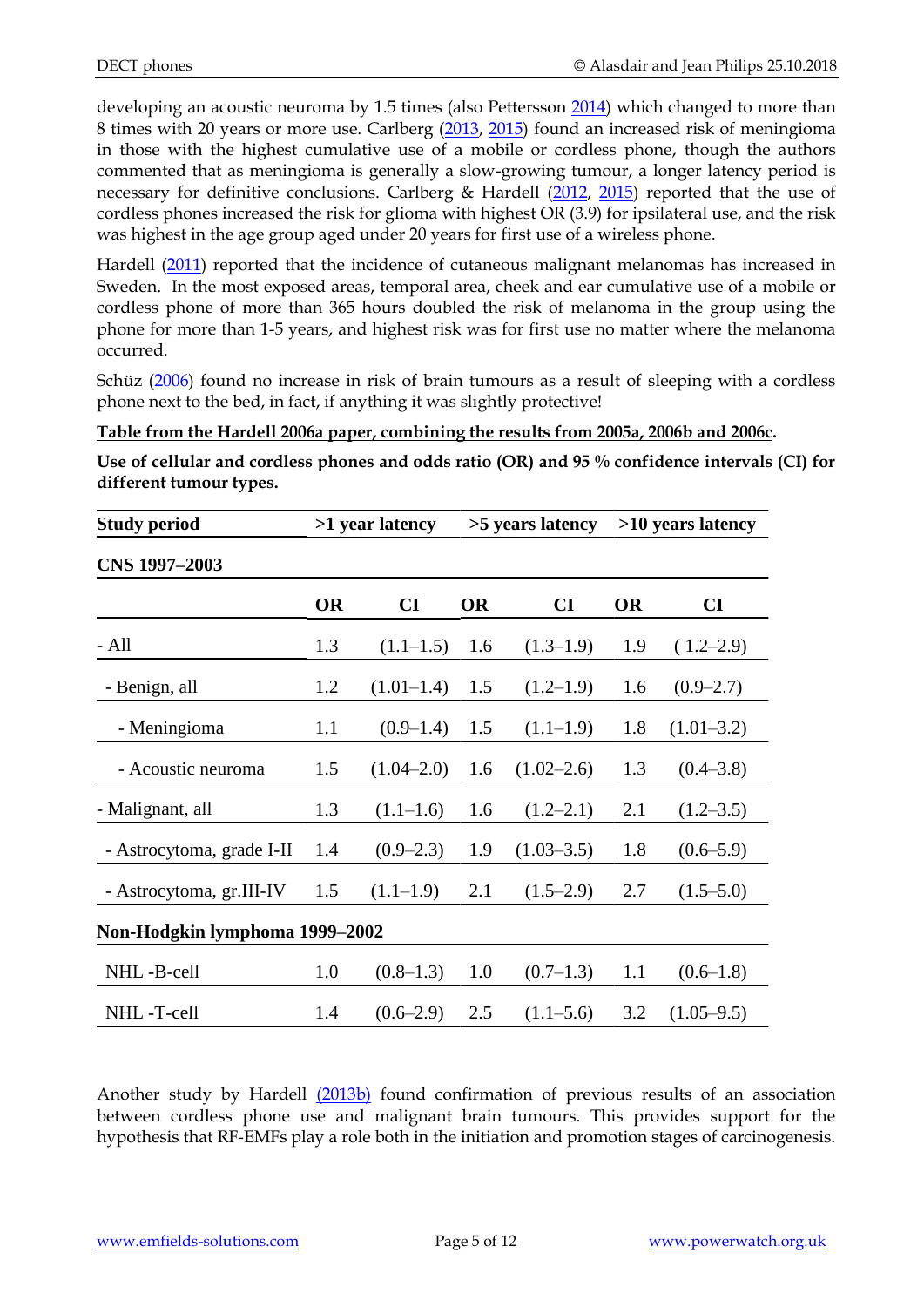Carlberg & Hardell [\(2013,](https://www.ncbi.nlm.nih.gov/pubmed/23095687) [2014\)](http://www.ncbi.nlm.nih.gov/pubmed/25325361) found a decreased survival time for glioma patients who were long-term users of cordless and mobile phones.



#### Source: Magda Havas

Redmayne commented in [2013,](https://www.ncbi.nlm.nih.gov/pubmed/23302218) that while mobile phones were very popular for entertainment and social interaction via texting, cordless phones were most popular for calls. If their use were to continue at the rate reported, many would be at increased risk of specific brain tumours by their mid-teens, based on findings of the Interphone and Hardell-group studies.

Davis [\(2013\)](https://www.ncbi.nlm.nih.gov/pubmed/23664410) reviewed the current state of research with respect to the use of mobile and cordless phones and concluded that *"Studies carried out in Sweden indicate that those who begin using either cordless or mobile phones regularly before age 20 have greater than a fourfold increased risk of ipsilateral glioma. Given that treatment for a single case of brain cancer can cost between \$100,000 for radiation therapy alone and up to \$1 million depending on drug costs, resources to address this illness are already in short supply and not universally available in either developing or developed countries."* The authors also noted that brain cancer is the proverbial "tip of the iceberg"; the rest of the body is also showing effects other than cancers.

Hardell & Carlberg [\(2013\)](https://www.ncbi.nlm.nih.gov/pubmed/24192496) suggested that glioma and acoustic neuroma should be considered to be caused by RF-EMF emissions from wireless phones and regarded as carcinogenic to humans, classifying it as group 1 according to the IARC classification. A further study by Carlberg  $\&$ Hardell [\(2017\)](https://www.ncbi.nlm.nih.gov/pubmed/28401165) confirmed that the evidence both human and animal confirmed the Bradford Hill viewpoints on causation. Current guidelines for exposure, they believe, need to be urgently revised.

#### **Heart problems**

This is an image depicting how quickly a heart can be impacted by microwave radiation. In the two cases, the radiation is from a cordless phone. Cordless phones emit the same radiation as mobile phones. Note that instantly, subject B's heart rate *almost doubled* on each exposure to the cordless phone radiation.

A study by Havas (2010) showed immediate and dramatic changes in both heart rate and heart rate variability associated with microwave exposure from a cordless phone at levels well below the public exposure guidelines in Canada and the United States.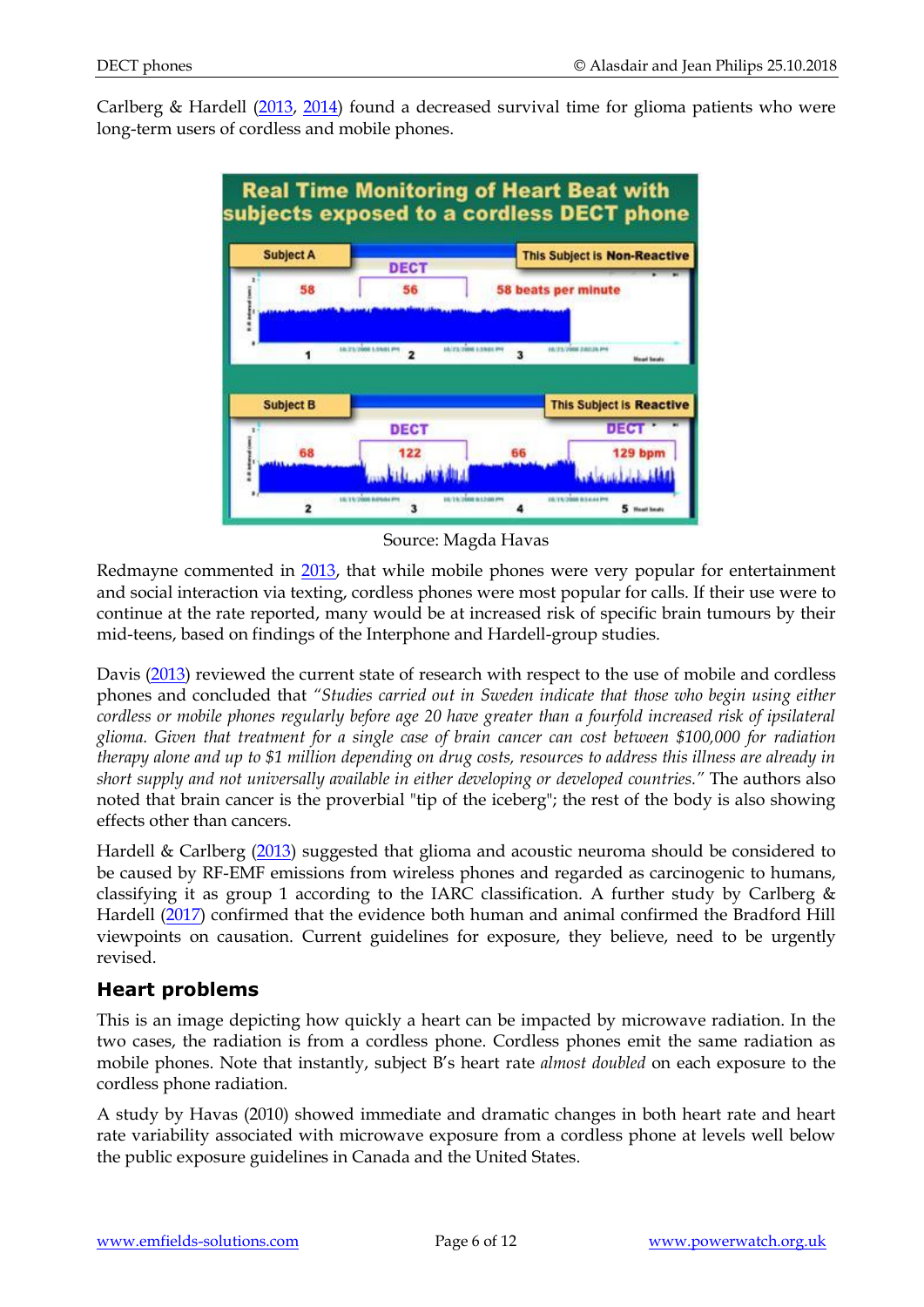## **Other health effects**

All types of microwave exposure at the sort of levels received as a result of handset use have been shown to produce genetic damage inside blood cells.

The health effects of low-frequency magnetic fields include suppression of important blood chemicals and reversing the action of the common breast cancer treatment drug Tamoxifen, as well as the association with clinical depression, some forms of organic dementias, brain tumours, miscarriages and immune system dysfunction. Immune system effects have also been found as a result of the RF exposure (Mina [2016\)](http://www.ncbi.nlm.nih.gov/pubmed/26853383).

Almost as many regular DECT users complain of headaches, earaches, extreme fatigue, concentration and memory loss as those who react to GSM / PCN (2G) digital mobile phones. Mortazavi [\(2007\)](http://www.ncbi.nlm.nih.gov/sites/entrez?Db=pubmed&Cmd=ShowDetailView&TermToSearch=17330851&ordinalpos=3&itool=EntrezSystem2.PEntrez.Pubmed.Pubmed_ResultsPanel.Pubmed_RVDocSum) found a significant association between the use of DECT phones and concentration or attention disorders. Fragopoulou [\(2012\)](http://www.ncbi.nlm.nih.gov/pubmed/22263702) reported that long-term radiation from DECT phones as well as mobile phones altered significantly the expression of 143 proteins. Several neural function related proteins, heat shock proteins and cytoskeletal proteins are included as well as proteins of brain metabolism. The authors concluded *"the observed protein expression changes may be related to brain plasticity alterations, indicative of oxidative stress in the nervous system or involved in apoptosis and might potentially explain human health hazards reported so far, such as headaches, sleep disturbance, fatigue, memory deficits and brain tumour long-term induction under similar exposure conditions."* 

Redmayne [\(2013b\)](https://www.ncbi.nlm.nih.gov/pubmed/24148357) found an increased risk of headaches after more than 15 minutes per day cordless phone use. Several cordless phone frequencies bands were related to tinnitus and feeling down/depressed and sleepiness at school.

Very little research has been done into the possibility of breaches in the blood-cerebrospinal fluid barrier. In one study (Söderqvist [2009\)](http://www.ncbi.nlm.nih.gov/pubmed/19383125), the use of DECT phones was associated with higher serum transthyretin (TTR) levels, another possible indicator of the effects on thyroid levels.

A 45-year-old bookkeeper from Jersey had two cordless phones in her house when she began to question the technology. She got rid of them "*and within 24 hours I felt a sort of pressure in my head go*." But the real change was in her 6 year-old son, who had been having sleep problems, feeling sick after coming home from school and was temperamental. When she got rid of the phones "*he became calmer and slept much better."* Cordless phones were found to affect the levels of beta-trace proteins which is associated with sleep disturbances (Hardel[l 2010\)](https://www.ncbi.nlm.nih.gov/pubmed/20596612).

Professor Hardell claims that "*We can expect an increase in diseases such as Alzheimer's and Parkinson's due to neurological damage and tumours."*

#### **Behaviour Changes**

Guxens [\(2013\)](http://www.ncbi.nlm.nih.gov/pubmed/23386674) found that children exposed to prenatal phone use (both mobile and cordless phones) were about twice as likely to be reported by their teachers as having overall behaviour problems at age 5.

DECT base radiation exposure caused heart rate increase in rat embryos on the 17th day of pregnancy. There were changes in the hippocampus of the 22-day old pups that were irradiated either during prenatal life or both pre- and postnatally. Changes in the integrity of the brain in the 22-day old pups could potentially be related to developmental behavioural changes during the foetal period (Stasinopoulou [2016\)](https://www.ncbi.nlm.nih.gov/pubmed/27544572).

#### **Changes in animals, insects and plants**

Bees worldwide have been involved in a disappearing act called "colony collapse" disorder, heavy losses being reported in 24 US states, Greece, Italy, Poland, Portugal, Spain and increasingly, the UK. There have been a number of theories as to why this may be happening.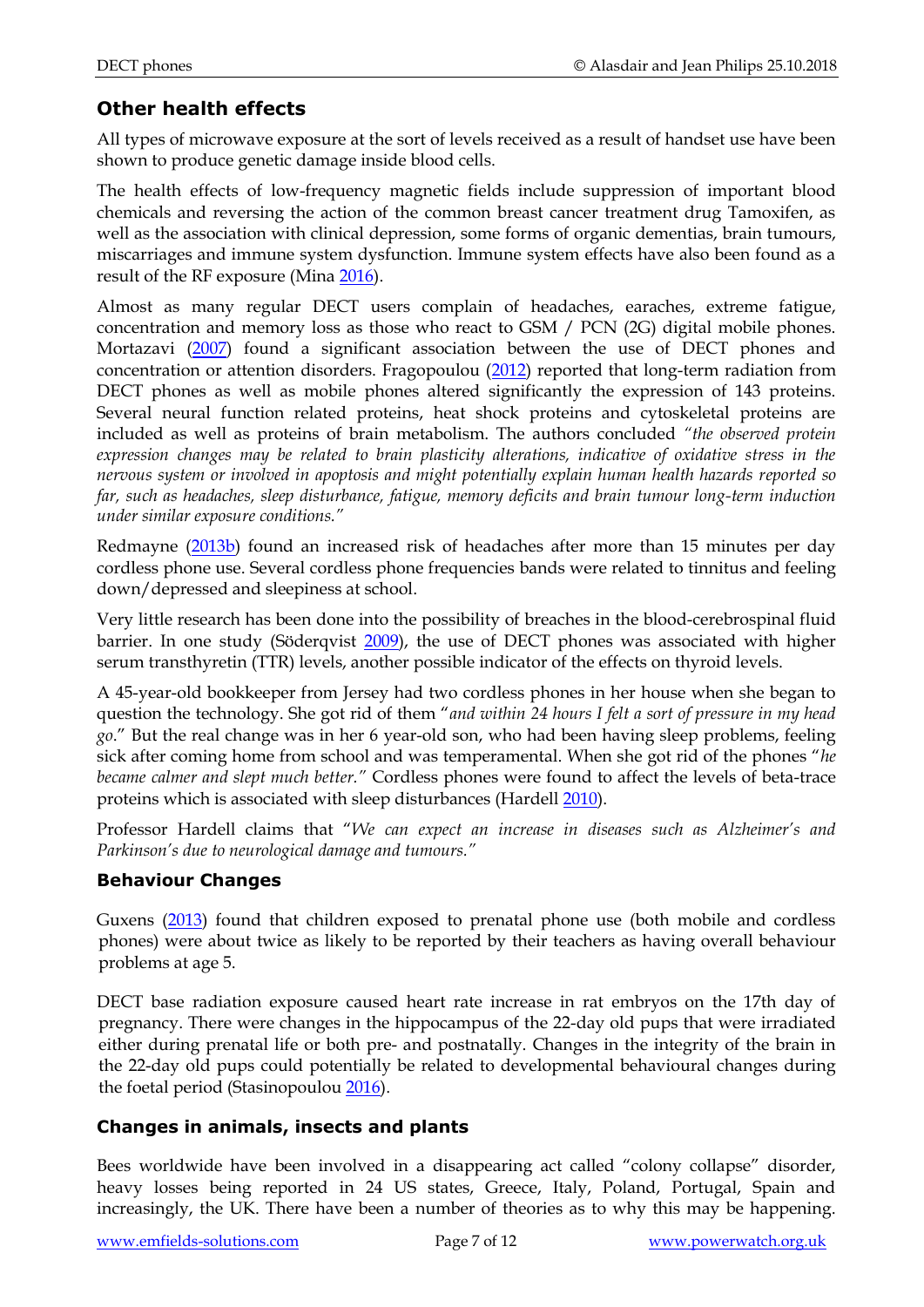There are a number of reasons, including the increase in microwave radiation now affecting the environment all over the world. Some researchers in Landau University in Germany subjected hives of honeybees to DECT base unit radiation and compared the bee behaviour to ones in hives that were not irradiated. Hardly any bees returned to the hives irradiated after an absence of 45 minutes, whereas about two thirds of the non-radiated bees returned within this time. The weight of honeycomb from the radiated hives was 20% less. Experiments dating well back to the last century have documented the phenomenal sensitivity of honeybees to electromagnetic fields.

Geronikolou [\(2014\)](https://www.ncbi.nlm.nih.gov/pubmed/25402465) suggested that flies varied in their sensitivity to cordless phone radiation.

In a personal communication in April 2010, we heard that many dogs and cats have been dying of tumours and in each case the owner confirmed the presence of a DECT cordless phone in the kitchen which is generally where the animals spent most of their day.

Reported in a veterinary practice:

- 1) A dog with lameness in the forelegs and the rear leg for 6 months. There was no further lameness following the removal of the cordless phone. Relapse occurred when the dog went to a family that had a cordless telephone in the home for the holiday period. There was a spontaneous cure 3 days after return into a home that was now free of disturbing influences.
- 2) The dog's owner: Headaches and severe joint pains (elbow, shoulder joint and finger) for 7 years; without the DECT phone, most of this woman's symptoms disappeared completely after 2 months.
- 3) A cat with chronic pain in the lumbar region which makes walking difficult and makes jumping up onto chairs impossible. The telephone was removed one and a half years later, the muscles in the lumbar region relaxed and the cat was soon able to jump up onto chairs again.
- 4) Horse with chronic lameness originating from the right subtalar joint. When the home DECT phone was removed the horse's symptoms subsided within a few days.
- 5) The horse's owner had severe upper jaw pain below the right eye which was almost unbearable, which developed after the purchase of the DECT phone. After removal of the phone, her pain progressively lessened after 2 days and then completely disappeared.
- 6) Dog with chronic diarrhoea, blood sample showing clear hypothyroidism; the cordless phone was removed, the dog became healthy, and the thyroid gland started functioning properly again.
- 7) Cat with severe hair loss. 3 months after the removal of the DECT phone, the cat had a shiny fur coat.
- 8) Horse with sudden and painful swellings in the right hip area; removal of the DECT phone, and the horse begins to work again quite normally and is taken to exhibitions.
- 9) Guinea pig with acute lameness of the hind leg, living in the room with the DECT transmitter. This was replaced with a traditional landline and there has been no relapse.
- 10) Large cross-breed with acute lameness in the hind quarters and a rash. There was immediate improvement after removing the DECT phone and a wLAN.
- 11) Cat with a skin complaint on the outer ear for a year. A few days after the removal of the DECT phone, the skin wound began to heal and then completely recovered. A second cat has been less aggressive since then. Another 2 cats were fighting constantly. After the DECT phone was switched off, their behaviour quickly became "much, much better".

Many more examples of improvements in animals' and owners' health and behaviour were described after removal of DECT phones.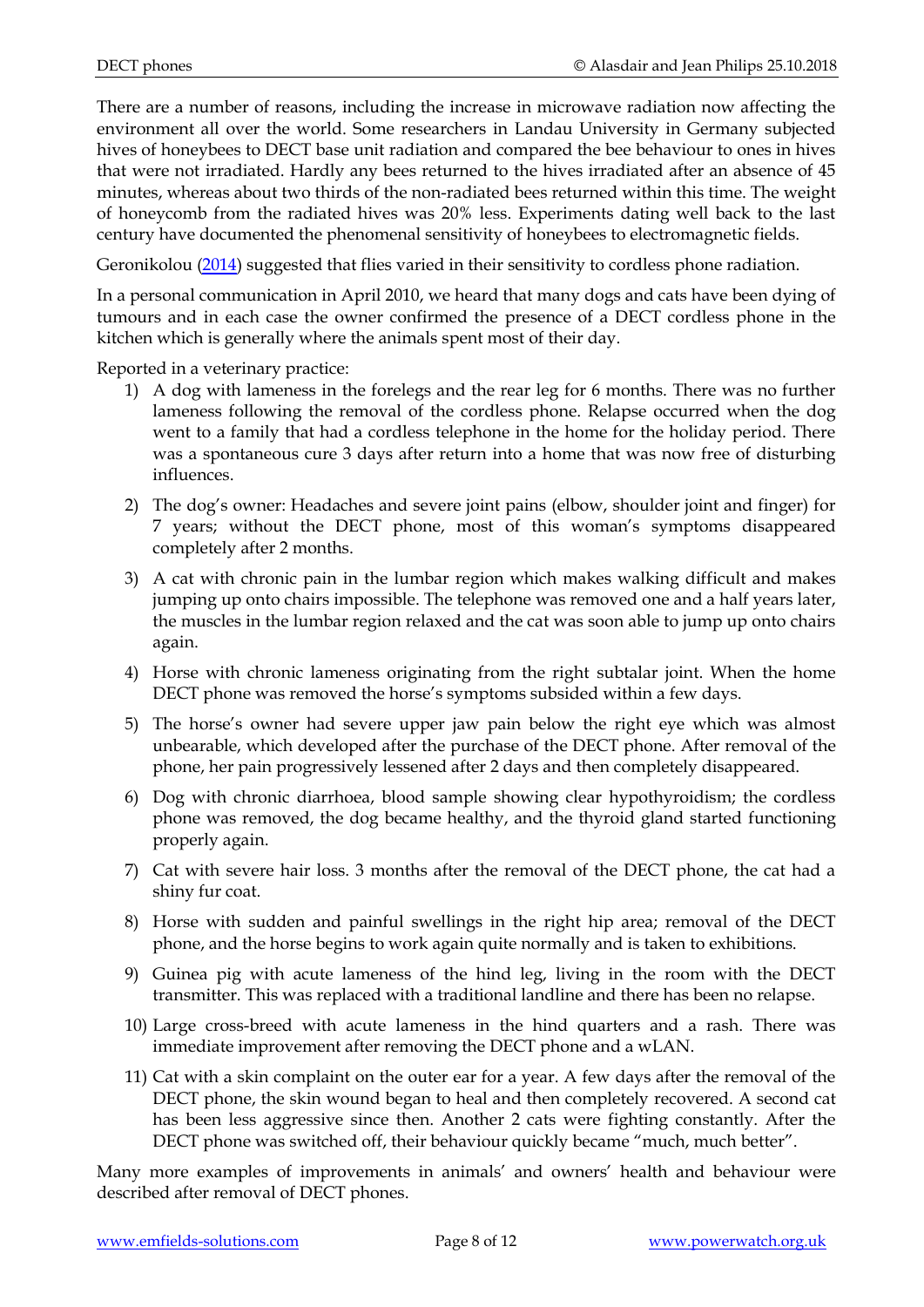Manta found [\(2013\)](http://www.ncbi.nlm.nih.gov/pubmed/23781995) free radical increase in the ovaries of flies after exposure to DECT radiation from the base unit when not in use.

#### *Plants*

Gossypium hirsutum (upland cotton) plants exposed to DECT systems, seem to be seriously affected (Aikaterina 2017). Lower biomass production for the above ground part and the root was recorded. Reduction of the photosynthetic pigments and severe damage of the chloroplast structure were also observed.

#### **Neighbours**

In flats, terraced or semi-detached houses, a neighbour's DECT phone can result in high levels of microwave radiation in your property. If you have a 'hotspot' that is completely mysterious, next to a party wall, you might want to check this. Your neighbour may be prepared to change their phone or move it away from the party wall, or, if they refuse to do anything about it, you may want to shield your family from the incoming radiation (see our article, in 6 freely downloadable sections - Radiofrequency Protection for you and your family).

#### **Restrictions**

Warnings found in the instruction pamphlet that accompanies the DECT cordless phone state: "Make sure it is at least 1 metre away from other electrical products to avoid interference." It seems that possible interference with brain functioning is not considered as important as interference with electrical gadgetry.

In the same year as Dr von Klitzing's report, the Professional Association of Building Biology Consultants in Germany demanded the ban of DECT cordless phone technology.

It is also worth remembering that DECT phones will not work if you have a power cut.

#### **Legal implications**

An employee of the National Public Insurance Institute in Italy has been awarded an 80% disability pension by a judge who said their brain tumour was caused by hours of occupational use of a DECT and a mobile phone. The employer is to pay all court costs. This judgement makes it possible for employees in Italy to insist on the supply of a corded phone and to advise their employer that they are legally liable for future damages should they insist on the use of a cordless phone. This ruling, if challenged in court, may apply to other EU countries. The Consumer Centre in South Tirol advises everyone to insist on a written declaration regarding the use of telecommunication equipment which expressly states that the employer takes all responsibility for any future medium or long term consequences.

Try to persuade your employer to return to wired phones or buy a low radiation phone. Ensure that if you have more than one handset you buy a phone that continues to emit low radiation with multiple handsets. Many only offer this facility if you have one handset only.

#### **Low EMF Cordless phones**

EMFields has a number of [Cordless phones](http://www.emfields-solutions.com/phones/cordless.asp) that emit very low levels of EMF when in use, and none when the phone is not being used for a call.

The normal DECT Standard requires a base unit to transmit a signal at full power 24-7 even when you are not actually making phone calls. The pulsing transmissions are quite powerful and can still measure several volts per metre up to about 5 metres from the unit. It is like having a small mobile phone mast inside your home. Even if you live near a mobile phone base station, a normal DECT unit inside your home is likely to exposure you to higher levels of pulsing microwaves!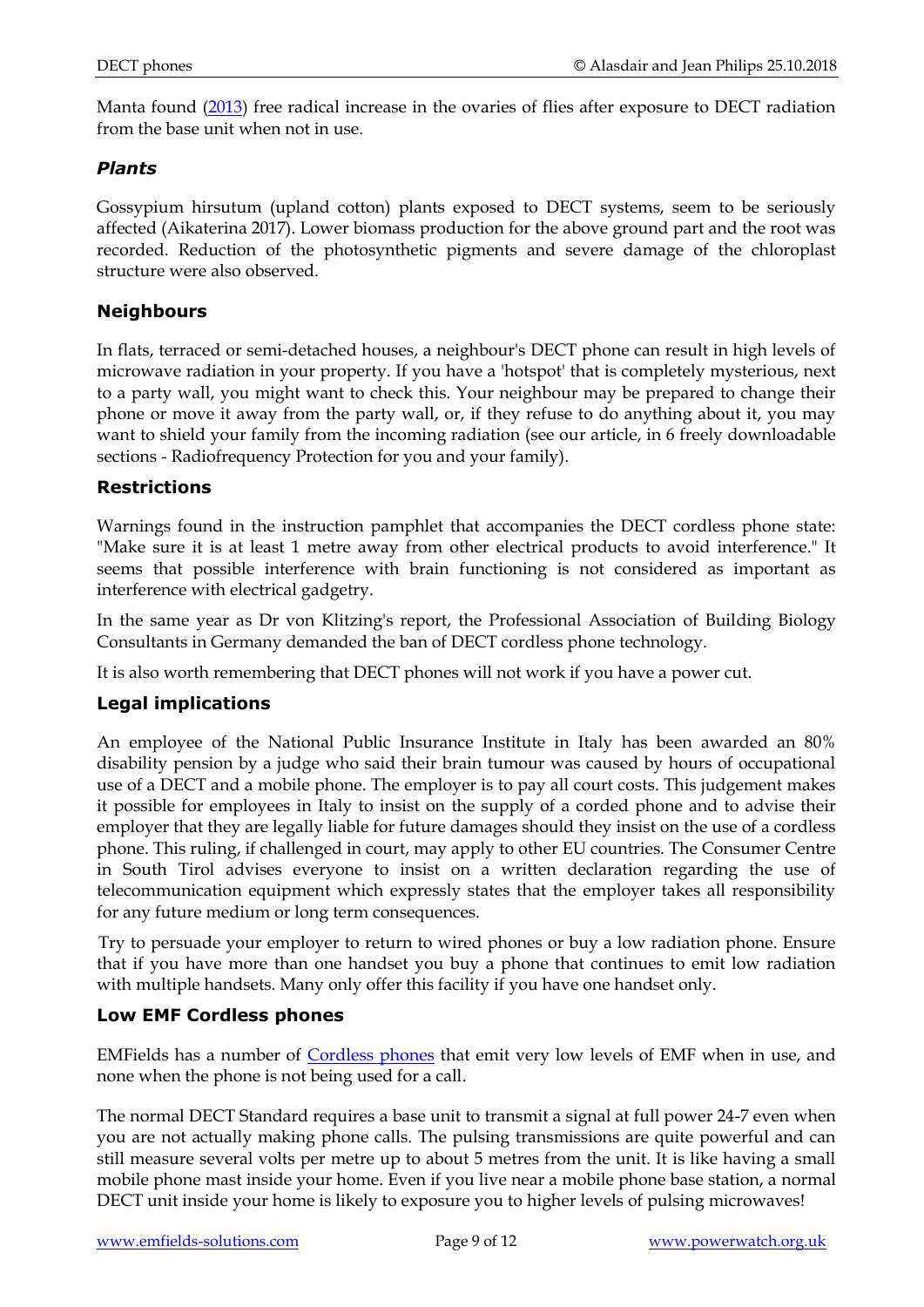Siemens have produced a range of DECT compatible phones that turn off their transmitters when a call is not being made. The Gigaset ECO-DECT units have adaptive power control and their unique Plus version allows the units to stop transmitting when no telephone call is taking place. There are a few other makes that can turn down their power slightly, but they still irradiate you 24-7.

#### **References:**

**Aikaterina L** et al 2017 – *Flora – Morphology, Distribution, Functional Ecology of Plants* Volume 226:55-64

**Calderón C** et al 2017 – *ELF exposure from mobile and cordless phones for the epidemiological MOBI-Kids study*  Environ Int 101:59-69 PMID: 28126406

**Carlberg M & L Hardell** 2017 – *Evaluation of mobile phone and cordless phone use and glioma risk using the Bradford Hill viewpoints from 1965 on association or causation* Biomed Res Int 2017:9218486 PMID: 28401165

**Carlberg M & L Hardell** 2015 – *Pooled analysis of Swedish case-control studies during 1997-2003 and 2007-2009 on meningioma risk associated with the use of mobile and cordless phones* Oncol Rep 33(6):3093-8 PMID: 25963528

**Carlberg M & L Hardell** 2014 – *Decreased survival of glioma patients with astrocytoma grade IV (glioblastoma multiforme) associated with long-term use of mobile and cordless phones* Int J Res Public Health 11(10):10790-805 PMID: 25325361

**Carlberg M** et al 2013 - *Meningioma patients diagnosed 2007--2009 and the association with use of mobile and cordless phones: a case--control study* Environ Health 12(1):60 PMID: 23870102

**Carlberg M & L Hardell** 2012 – *On the association between glioma, wireless phones, heredity and ionising radiation* Pathophysiology 19(4):243-52 PMID: 22939605

**Davis DL** et al 2013 – *Swedish review strengthens grounds for concluding that radiation from cellular and cordless phones is a probable human carcinogen* Pathophysiology 20(2):123-9 PMID: 23664410

**Fragopoulou AF** et al 2012 - *Brain proteome response following whole body exposure of mice to mobile phone or wireless DECT base radiation* Electromagn Biol Med 31(4):250-74 PMID: 22263702

**Frei P** et al 2009 - *Temporal and spatial variability of personal exposure to radio frequency electromagnetic fields*  Environ Res 109(6):779-85 PMID: 19476932

**Geronikolou S** et al 2014 – *Diverse radiofrequency sensitivity and radiofrequency effects of mobile or cordless phone near fields exposure in Drosophila melanogaster* PloS One 9(11):e112139 PMID: 25402465

**Guxens M** et al 2013 - *Maternal cell phone and cordless phone use during pregnancy and behaviour problems in 5 year-old children* J Epidemiol Community Health 67(5):432-8 PMID: 23386674

**Hardell L & M Carlberg** 2015 – *Mobile phone and cordless phone use and the risk for glioma – Analysis of pooled case-control studies in Sweden, 1997-2003 and 2007-2009* Pathopysiology 22(1):1-13 PMID: 25466607

**Hardell L & M Carlberg** 2013 – *Using the Hill viewpoints from 1965 for evaluating strengths of evidence of the risk for brain tumors associated with use of mobile and cordless phones* Rev Environ Health 28(2-3):97-106 PMID: 24192496

**Hardell L** et al 2013b - *Case-control study of the association between malignant brain tumours diagnosed between 2007 and 2009 and mobile and cordless phone use* Int J Oncol 43(6):1833-45 PMID: 24064953

**Hardell L** et al 2013 - *Pooled analysis of case-control studies on acoustic neuroma diagnosed 1997-2003 and 2007- 2009 and use of mobile and cordless phones* Int J Oncol 43(4):1036-44 PMID: 23877578

**Hardell L** et al 2013 – *Use of mobile phones and cordless phones is associated with increased risk for glioma and acoustic neuroma* Pathophysiology 20(2):85-110 PMID: 23261330

**Hardell L & M Carlberg** 2013 – *Use of mobile and cordless phones and survival of patients with glioma*  Neuroepidemiology 40(2):101-8 PMID: 23095687

**Hardell L** et al 2011 - *Case-control study on the use of mobile and cordless phones and the risk for malignant melanoma in the head and neck region* Pathophysiology 18(4):325-33 PMID: 21764571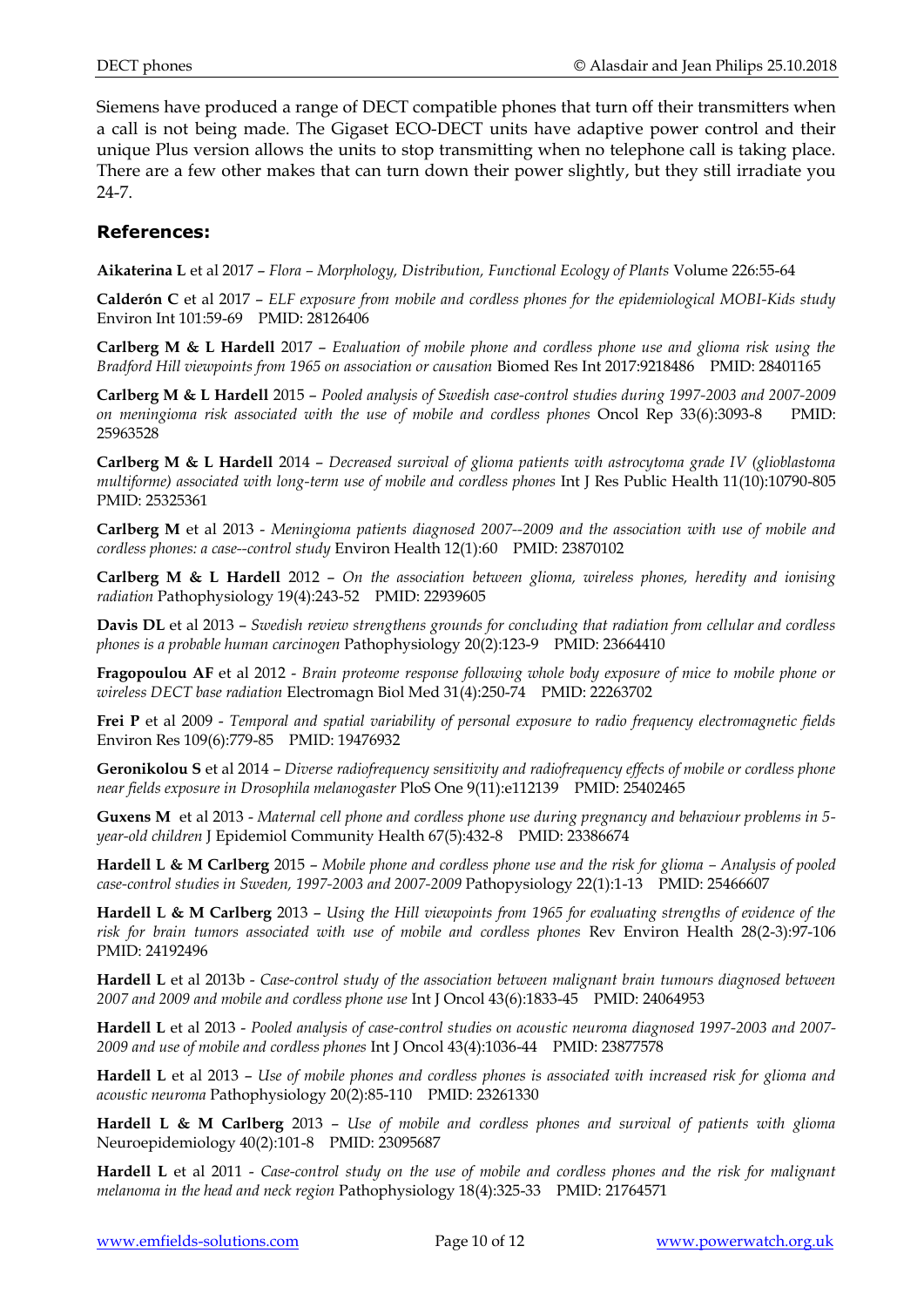**Hardell L** et al 2011 – *Pooled analysis of case-control studies on malignant brain tumours and the use of mobile and cordless phones including living and deceased subjects* Int J Oncol 38(5):1465-74 PMID: 21331446

**Hardell L** et al 2010 – *Exposure to wireless phone emissions and serum beta-trace protein* Int J Mol Med 26(2)301- 6 PMID: 20596612

**Hardell L & M Carlberg** 2009 – *Mobile phones, cordless phones and the risk for brain tumours* Int J Oncol 35(1):5- 17 PMID: 19513546

**Hardell L** et al 2006 – *Case-control study of the association between the use of cellular and cordless telephones and malignant brain tumors diagnosed during 2000-2003* Environ Res 100(2):232-41 PMID: 16023098

**Hardell L** et al 2006a – *Tumour risk associated with use of cellular telephones or cordless desktop telephones* World J Surg Oncol 4:74 PMID: 17034627

**Hardell L** et al 2006b – *Pooled analysis of two case-control studies on use of cellular and cordless telephones and the risk for malignant brain tumours diagnosed in 1997-2003* Int Arch Occup Environ Health 79(8):630-9 PMID: 16541280

**Hardell L** et al 2006c - *Pooled analysis of two case-control studies on use of cellular and cordless telephones and the risk for benign brain tumours diagnosed in 1997-2003* Int J Oncol 28(2):509-18 PMID: 16391807

**Hardell L** et al 2005a – *Use of cellular or cordless telephones and the risk for non-Hodgkin's lymphoma* Int Arch Occup Environ Health 78(8):625-32 PMID: 16001209

**Hardell L** et al 2005b – *Case-control study on cellular and cordless telephones and the risk for acoustic neuroma or meningioma in patients diagnosed 2000-2003* Neuroepidemiology 25(3):120-8 PMID: 15956809

**Hardell L** et al 2004 – *Cellular and cordless telephone use and the association with brain tumours in different age groups* Arch Environ Health 59(3):132-7 PMID: 16121902

**Hardell L** et al 2003 - *Further aspects on cellular and cordless phones and brain tumours* - An update on their earlier study. Int. Journal Oncology, 22:399-407, 2003 PMID: 12527940

**Hardell L** et al 2002 – *Case-control study on the use of cellular and cordless phones and the risk for malignant brain tumours* Int J Radiat Biol 78(10):931-6 PMID: 12465658

**Hardell L** et al 1999 – *Angiosarcoma of the scalp and use of a cordless (portable) telephone* Epidemiology 10(6):785-6 PMID: 10535800

**Haumann T & P Sierck** 2002 – *Non-stop pulsed 2.4 GHz radiation inside our homes* 2<sup>nd</sup> International Workshop on Biological Effects of Electromagnetic Fields 7-11 October 2002

**Havas M & J Marrongelle** 2013 - *Replication of heart rate variability provocation study with 2.4-GHz cordless phone confirms original findings* Electromagn Biol Med 32(2):253-66 PMID: 23675629

**Havas M** et al 2010 – *Provocation study using heart rate variability shows microwave radiation from 2.4 GHz cordless phone affects autonomic nervous system* Published in Non-thermal effects and mechanisms of interaction between electromagnetic fields and living matter: 273-300

**Havas M** et al 2010 – *Microwave Radiation Affects Autonomic Nervous System* Eu J Oncology Library Vol 5

**Mamrot P** et al 2015 – *[Electromagnetic fields in the vicinity of DECT cordless telephones and mobile phones]* Med Pr 66(6):803-14 PMID: 26674167

**Manta AK** et al 2013 - *Reactive oxygen species elevation and recovery in Drosophila bodies and ovaries following short-term and long-term exposure to DECT base EMF* Electromagn Biol Med 33(2):118-31 PMID: 23781995

**Mild KH** et al 2007 – *Pooled analysis of two Swedish case-control studies on the use of mobile and cordless telephones and the risk of brain tumours diagnosed during 1997-2003* Int J Occup Saf Ergon 13(1):63-71 PMID: 17362659

**Mina D** et al 2016 – *Immune responses of a wall lizard to whole-body exposure to radiofrequency electromagnetic radiation* Int J Radiat Biol 92(3):162-8 PMID: 26853383

**Mortazavi SM** et al 2007 – *Prevalence of subjective poor health symptoms associated with exposure to electromagnetic fields among university students* Bioelectromagnetics 28(4):326-30 PMID: 17330851